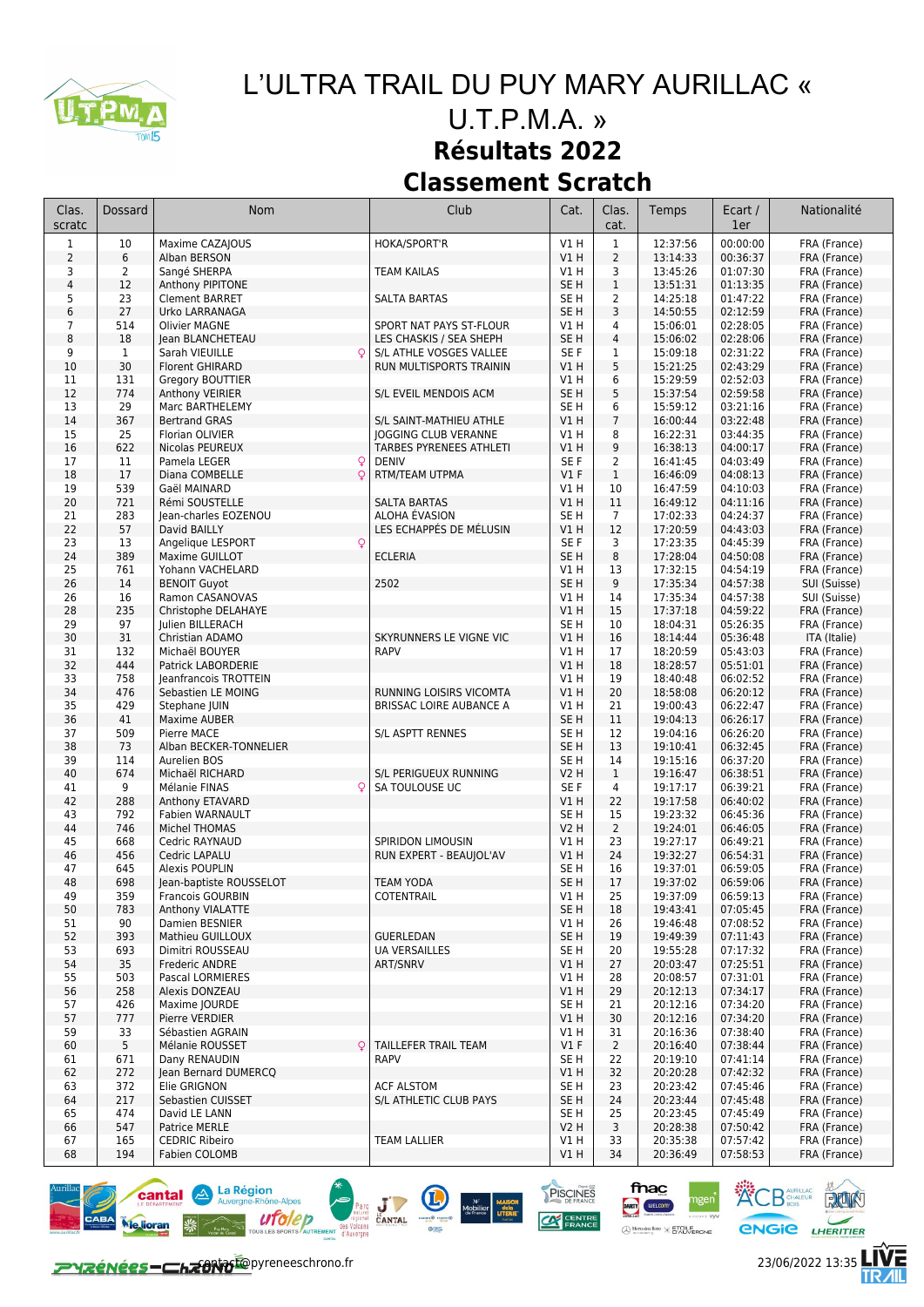

| Clas.<br>scratc | Dossard    | Nom                                         | Club                                        | Cat.                    | Clas.<br>cat.  | Temps                | Ecart /<br>1er       | Nationalité                  |
|-----------------|------------|---------------------------------------------|---------------------------------------------|-------------------------|----------------|----------------------|----------------------|------------------------------|
| 69              | 188        | Robert CLAVE                                | LES BARJOTS DES COTOS                       | <b>V2 H</b>             | $\overline{4}$ | 20:37:23             | 07:59:27             | FRA (France)                 |
| 70              | 653        | Alexandre PRIVE                             | UNION SPORTIVE VALMONDO                     | SE <sub>H</sub>         | 26             | 20:40:31             | 08:02:35             | FRA (France)                 |
| 71              | 785        | Antoine VICQUERY                            | COURIR CESSON - VERT SA                     | SE H                    | 27             | 20:40:53             | 08:02:57             | FRA (France)                 |
| 72              | 651        | Tedi PRIFTI                                 |                                             | SE <sub>H</sub>         | 28             | 20:51:31             | 08:13:35             | FRA (France)                 |
| 73              | 91         | <b>Stephane BESSIERES</b>                   | RANDO TRAIL MAURIAC                         | V1 H                    | 35             | 20:55:03             | 08:17:07             | FRA (France)                 |
| 74              | 609        | Nicolas PAVAGEAU                            | <b>RAPV</b>                                 | <b>V1 H</b>             | 36             | 20:55:46             | 08:17:50             | FRA (France)                 |
| 75<br>76        | 425<br>596 | Pierre JOURDAIN<br>Laurent PAGNIER          | CAP NATURE BEAULIEU                         | V1 H<br><b>V1 H</b>     | 37<br>38       | 20:56:51<br>21:11:54 | 08:18:55<br>08:33:58 | FRA (France)<br>FRA (France) |
| 77              | 676        | Pascal RIGOUX                               | <b>US TALENCE*</b>                          | V2 H                    | 5              | 21:12:27             | 08:34:31             | FRA (France)                 |
| 78              | 365        | <b>Benoit GRANDEAU</b>                      | <b>GLENIC SPORT NATURE</b>                  | SE <sub>H</sub>         | 29             | 21:12:45             | 08:34:49             | FRA (France)                 |
| 79              | 48         | Samuel AUTRET                               | SOOL                                        | V1 H                    | 39             | 21:13:15             | 08:35:19             | FRA (France)                 |
| 80              | 123        | <b>Anthony BOURDAIS</b>                     | <b>CAEN ATHLETIC CLUB*</b>                  | SE <sub>H</sub>         | 30             | 21:13:25             | 08:35:29             | FRA (France)                 |
| 81              | 617        | Sébastien PERS                              | RANDO TRAIL MAURIAC                         | V1H                     | 40             | 21:14:55             | 08:36:59             | FRA (France)                 |
| 82              | 225        | Florian DARCQ                               | <b>RANDO TRAIL MAURIAC</b>                  | SE <sub>H</sub>         | 31             | 21:14:56             | 08:37:00             | FRA (France)                 |
| 83              | 493        | Thomas LEVANNIER                            | <b>ENDURANCE SHOP CAEN / C</b>              | SE H                    | 32             | 21:14:57             | 08:37:01             | FRA (France)                 |
| 84              | 544        | <b>Stephane MENEGHEL</b>                    |                                             | VIH                     | 41             | 21:15:15             | 08:37:19             | FRA (France)                 |
| 85              | 338<br>236 | <b>Gwenael GASTINEAU</b>                    | S/L RCN COEUR DE LOIRE                      | V1 H                    | 42<br>43       | 21:15:16             | 08:37:20<br>08:39:13 | FRA (France)                 |
| 86<br>87        | 340        | Matthieu DELANDHUY<br>Sandrine GAUTIER<br>Q | COURIR ENSEMBLE AIGUEFO                     | <b>V1 H</b><br>$VI$ F   | 3              | 21:17:09<br>21:17:50 | 08:39:54             | FRA (France)<br>FRA (France) |
| 88              | 634        | Antony PINTO                                |                                             | SE <sub>H</sub>         | 33             | 21:18:46             | 08:40:50             | FRA (France)                 |
| 89              | 306        | Jean-paul FETIVEAU                          | ASCED ATHLETISME                            | V2 H                    | 6              | 21:19:48             | 08:41:52             | FRA (France)                 |
| 90              | 124        | Q<br>Veronique BOURDY                       | <b>TEAM TRAIL CHOLET</b>                    | <b>V2F</b>              | $\mathbf{1}$   | 21:21:42             | 08:43:46             | FRA (France)                 |
| 91              | 144        | Benjamin BROCHU                             | RANCE JOGGING                               | SE H                    | 34             | 21:22:34             | 08:44:38             | FRA (France)                 |
| 92              | 221        | Christophe DAGUENET                         | STADE OLYMPIQUE DU MAIN                     | V2 H                    | $\overline{7}$ | 21:23:11             | 08:45:15             | FRA (France)                 |
| 93              | 156        | Nicolas CANTOURNET                          | <b>YTRAC CLUB NATURE</b>                    | SE <sub>H</sub>         | 35             | 21:26:17             | 08:48:21             | FRA (France)                 |
| 94              | 431        | <b>JULIEN Champromis</b>                    |                                             | SE <sub>H</sub>         | 36             | 21:26:40             | 08:48:44             | FRA (France)                 |
| 95              | 164        | Geoffrey CATTIL                             |                                             | SE H                    | 37             | 21:27:40             | 08:49:44             | FRA (France)                 |
| 96              | 291        | David FAISY                                 | L'AVEYRON C'EST MIGNON                      | V1 H                    | 44             | 21:27:41             | 08:49:45             | FRA (France)                 |
| 97              | 154        | Jerome CANTAGREL                            |                                             | V1 H                    | 45             | 21:32:30             | 08:54:34             | FRA (France)                 |
| 98              | 305        | Romain FERTILLET                            |                                             | SE <sub>H</sub>         | 38             | 21:33:37             | 08:55:41             | FRA (France)                 |
| 99<br>100       | 667<br>394 | Jonathan RAVARD<br>Stephen GUILLOUZY        | TRAIL DE GUERLEDAN                          | SE H<br>SE <sub>H</sub> | 39<br>40       | 21:33:38<br>21:33:39 | 08:55:42<br>08:55:43 | FRA (France)<br>FRA (France) |
| 101             | 273        | Mickael DUPINAY                             |                                             | V1 H                    | 46             | 21:33:54             | 08:55:58             | FRA (France)                 |
| 102             | 620        | <b>Guillaume PETRIAT</b>                    | PETRIAT                                     | <b>V1 H</b>             | 47             | 21:34:43             | 08:56:47             | FRA (France)                 |
| 103             | 349        | <b>Benoit GIL</b>                           | <b>CPL PRIMAUBE</b>                         | V1 H                    | 48             | 21:36:19             | 08:58:23             | FRA (France)                 |
| 104             | 566        | Sébastien MOLINIER                          | LA DRUELLOISE                               | V1H                     | 49             | 21:36:22             | 08:58:26             | FRA (France)                 |
| 105             | 42         | <b>Fabien AUBERT</b>                        | <b>15EME PARALLÈLE</b>                      | SE <sub>H</sub>         | 41             | 21:40:17             | 09:02:21             | FRA (France)                 |
| 106             | 500        | David LOCHEY                                |                                             | VIH                     | 50             | 21:40:22             | 09:02:26             | FRA (France)                 |
| 107             | 80         | Sylvain BERGOUNIOUX                         |                                             | SE H                    | 42             | 21:40:26             | 09:02:30             | FRA (France)                 |
| 108             | 498        | Frédéric LINARES                            | <b>ORTHEZ VTT</b>                           | VIH                     | 51             | 21:40:47             | 09:02:51             | FRA (France)                 |
| 109             | 341        | Sebastien GAUVRIT                           | <b>RAPV</b>                                 | V1 H                    | 52             | 21:44:37             | 09:06:41             | FRA (France)                 |
| 110             | 191<br>198 | Nicolas COGNARD                             | STMICROELECTRONICS TOUR                     | <b>V1 H</b><br>VIH      | 53<br>54       | 21:44:38<br>21:44:56 | 09:06:42<br>09:07:00 | FRA (France)                 |
| 111<br>112      | 554        | François CORNIC<br>Eddy MEUNIER             |                                             | SE <sub>H</sub>         | 43             | 21:45:10             | 09:07:14             | FRA (France)<br>FRA (France) |
| 113             | 436        | Kevin KERVIZIC                              | <b>CAP ENDURANCE</b>                        | SE H                    | 44             | 21:47:43             | 09:09:47             | FRA (France)                 |
| 114             | 184        | Damien CHESNEL                              | RUNNING CLUB CAMPIGNY                       | SE <sub>H</sub>         | 45             | 21:51:38             | 09:13:42             | FRA (France)                 |
| 115             | 390        | Jean Marie GUILLOU                          | AS ROMILLE                                  | SE H                    | 46             | 21:51:41             | 09:13:45             | FRA (France)                 |
| 116             | 466        | Q<br><b>Valerie LAVERGNE</b>                | YTRAC CLUB NATURE                           | <b>V2F</b>              | $\overline{2}$ | 21:54:23             | 09:16:27             | FRA (France)                 |
| 117             | 99         | Hervé BILLOUX                               | YTRAC CLUB NATURE                           | V2 H                    | 8              | 21:54:28             | 09:16:32             | FRA (France)                 |
| 118             | 587        | Michael NIVERT                              | MAUVES ATTITUDES RUNNIN                     | SE <sub>H</sub>         | 47             | 21:54:38             | 09:16:42             | FRA (France)                 |
| 119             | 457        | Guillaume LAPIERRE                          | <b>AURIMAT BTP</b>                          | V1 H                    | 55             | 21:55:28             | 09:17:32             | FRA (France)                 |
| 120             | 159        | Carlos CARNEIRO                             | <b>TEAM MOUFLARD</b>                        | V1 H                    | 56             | 21:55:40             | 09:17:44             | FRA (France)                 |
| 121             | 77         | Damien BENOIST<br>Gregory Giacotti          |                                             | SE H                    | 48             | 21:56:50<br>21:57:12 | 09:18:54             | FRA (France)                 |
| 122<br>123      | 371<br>167 | Xavier CESBRON                              | LES LENTS ABRAYSIENS<br><b>HELLS RIDERS</b> | V1 H<br>V1 H            | 57<br>58       | 21:58:54             | 09:19:16<br>09:20:58 | FRA (France)<br>FRA (France) |
| 124             | 245        | Aurelie DELVAL ROJEWSKI<br>$\mathsf{Q}$     | <b>ARTOIS ATHLETISME</b>                    | $VI$ F                  | 4              | 21:59:33             | 09:21:37             | FRA (France)                 |
| 125             | 572        | Vincent MONTEIL                             | <b>TEAM MOUFLARDS</b>                       | V1 H                    | 59             | 21:59:49             | 09:21:53             | FRA (France)                 |
| 126             | 786        | Sébastien VIDAL                             |                                             | VIH                     | 60             | 22:00:47             | 09:22:51             | FRA (France)                 |
| 127             | 681        | Lorraine ROBIN<br>Q                         | <b>COURIR A BEAUCAIRE</b>                   | $VI$ F                  | 5              | 22:04:30             | 09:26:34             | FRA (France)                 |
| 128             | 148        | Yannick BRUEL                               | <b>YTRAC CLUB NATURE</b>                    | SE <sub>H</sub>         | 49             | 22:08:56             | 09:31:00             | FRA (France)                 |
| 129             | 654        | Benjamin PRODAUL                            |                                             | SE H                    | 50             | 22:09:33             | 09:31:37             | FRA (France)                 |
| 130             | 646        | <b>Arnaud POUSSERGUE</b>                    | SPIRIDON                                    | SE <sub>H</sub>         | 51             | 22:09:55             | 09:31:59             | FRA (France)                 |
| 131             | 302        | Jerome FERRERO                              |                                             | V1 H                    | 61             | 22:12:11             | 09:34:15             | FRA (France)                 |
| 132             | 115        | Alexandre BOSSUS                            | <b>TYROSSE</b>                              | V1 H                    | 62             | 22:14:51             | 09:36:55             | FRA (France)                 |
| 133             | 495        | Loïc LEVESQUE<br>Didier MARGOT              | <b>BOULIAC SPORTS PLAISIRS</b>              | V1 H                    | 63             | 22:16:17             | 09:38:21             | FRA (France)                 |
| 134<br>135      | 529<br>251 | <b>Thibaud DESTANNES</b>                    |                                             | V2 H<br>SE H            | 9<br>52        | 22:17:12<br>22:18:25 | 09:39:16<br>09:40:29 | FRA (France)<br>FRA (France) |
| 136             | 282        | Yoann EDELINE                               |                                             | SE <sub>H</sub>         | 53             | 22:18:49             | 09:40:53             | FRA (France)                 |
| 137             | 87         | <b>Gregory BERTRAND</b>                     |                                             | V1 H                    | 64             | 22:19:20             | 09:41:24             | FRA (France)                 |
| 138             | 464        | <b>LAURENT Beaupeu</b>                      | <b>RLV</b>                                  | V1 H                    | 65             | 22:21:59             | 09:44:03             | FRA (France)                 |
| 139             | 387        | Eric GUILLEMOT                              | <b>GLENIC SPORT NATURE</b>                  | <b>V2 H</b>             | 10             | 22:22:56             | 09:45:00             | FRA (France)                 |
| 140             | 644        | Jérôme POULAIN                              | AS EFFIAT                                   | V1 H                    | 66             | 22:24:35             | 09:46:39             | FRA (France)                 |
| 141             | 614        | Romain PENA                                 |                                             | SE H                    | 54             | 22:29:34             | 09:51:38             | FRA (France)                 |
| 142             | 116        | Eliott BOUCARD                              |                                             | SE <sub>H</sub>         | 55             | 22:30:13             | 09:52:17             | FRA (France)                 |
| 143             | 213        | Alexis CRESCENCE                            |                                             | SE H                    | 56             | 22:30:16             | 09:52:20             | FRA (France)                 |



**CNGIC LHERITIER** 

**ACB** AURILLAC

fnac

DARTY WELCOM

**Croins Benz**<br>ETOILE<br>ETAUVERONE

 $\bigoplus_{n=1}^{\infty}$ 

PISCINES

 $\alpha$ 

 $\bigcirc$ 

Parc Line

 $M^2$ <br>
Mobilier dela<br>
de France LITERIE<br>  $\frac{1}{\text{A}}$ 



RUN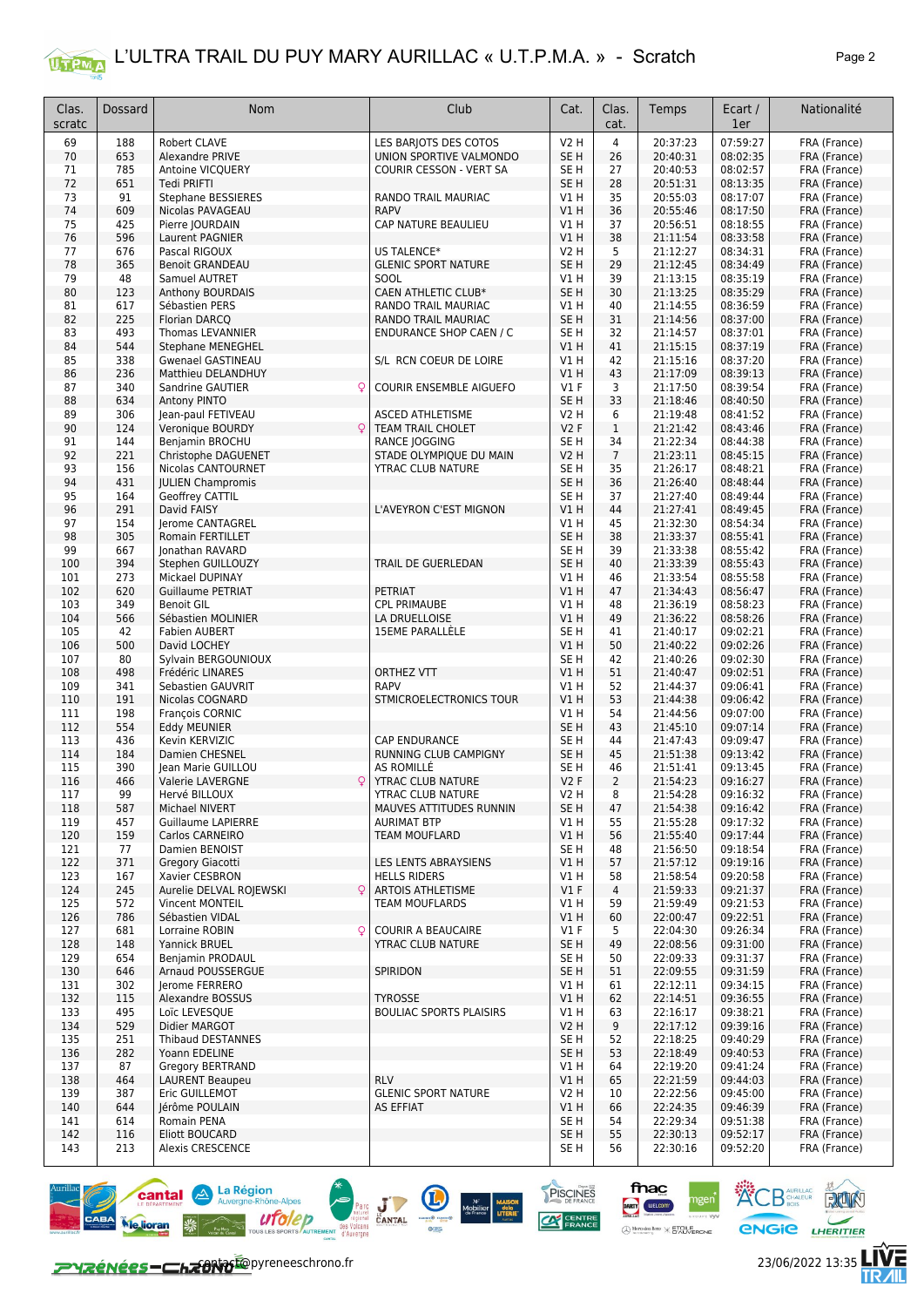

| Clas.<br>scratc | Dossard    | Nom                                              | Club                           | Cat.                    | Clas.<br>cat.      | Temps                | Ecart /<br>1er       | Nationalité                  |
|-----------------|------------|--------------------------------------------------|--------------------------------|-------------------------|--------------------|----------------------|----------------------|------------------------------|
| 144             | 316        | Loic FOUGERE                                     |                                | V1H                     | 67                 | 22:34:02             | 09:56:06             | FRA (France)                 |
| 145             | 118        | Marc BOUDOU                                      | <b>TEAM TRAIL TACH</b>         | V1H                     | 68                 | 22:34:05             | 09:56:09             | FRA (France)                 |
| 146             | 211        | <b>Gauthier COUTURIER</b>                        | <b>TEAM MACATRAIL</b>          | SE <sub>H</sub>         | 57                 | 22:34:24             | 09:56:28             | FRA (France)                 |
| 147             | 366        | <b>Cvril GRANDEAU</b>                            | AG PIERRE BUFFIERE             | V1H                     | 69                 | 22:37:20             | 09:59:24             | FRA (France)                 |
| 148             | 750        | Pierre TISSANDIER                                |                                | V1 H                    | 70                 | 22:37:25             | 09:59:29             | FRA (France)                 |
| 149             | 461        | Thomas LARDEUX                                   | AR SUD LAC                     | SE <sub>H</sub>         | 58                 | 22:37:42             | 09:59:46             | FRA (France)                 |
| 150             | 152        | Stéphane BUSSON                                  | <b>ACFA</b>                    | V1 H                    | 71                 | 22:37:58             | 10:00:02             | FRA (France)                 |
| 151<br>152      | 678<br>299 | Herve RITOU<br>Rémi FERRAND                      | RANDO TRAIL MAURIAC            | V2 H<br>SE <sub>H</sub> | 11<br>59           | 22:41:40<br>22:42:56 | 10:03:44<br>10:05:00 | FRA (France)                 |
| 153             | 380        | Cyril GUIBERT                                    |                                | V1H                     | 72                 | 22:45:09             | 10:07:13             | FRA (France)<br>FRA (France) |
| 154             | 382        | <b>Romain GUICHARD</b>                           |                                | SE <sub>H</sub>         | 60                 | 22:47:00             | 10:09:04             | FRA (France)                 |
| 154             | 720        | Stephan SOULIER                                  | <b>DIVIA RUN</b>               | VIH                     | 73                 | 22:47:00             | 10:09:04             | FRA (France)                 |
| 156             | 423        | <b>IEROME Simon</b>                              |                                | SE <sub>H</sub>         | 61                 | 22:49:18             | 10:11:22             | FRA (France)                 |
| 157             | 339        | <b>Geoffrey GAUTHIER</b>                         | <b>TRBB</b>                    | SE <sub>H</sub>         | 62                 | 22:50:00             | 10:12:04             | FRA (France)                 |
| 158             | 471        | Valentin LE CORRE                                |                                | SE <sub>H</sub>         | 63                 | 22:50:21             | 10:12:25             | FRA (France)                 |
| 159             | 801        | Jean-Marc HERMABESSIERE                          |                                | V1H                     | 74                 | 22:51:09             | 10:13:13             | FRA (France)                 |
| 160             | 216        | Stephane CUISINIER                               | <b>SAINT GENCE</b>             | <b>V2 H</b>             | 12                 | 22:52:06             | 10:14:10             | FRA (France)                 |
| 161             | 402        | Sylvain HERAUD                                   | <b>SPIRIDON 87</b>             | V1 H                    | 75                 | 22:52:12             | 10:14:16             | FRA (France)                 |
| 162             | 769        | <b>Gossar VAN EUNEN</b>                          | SAINT GENCE ATHLE              | V1 H                    | 76                 | 22:52:15             | 10:14:19             | FRA (France)                 |
| 163<br>164      | 504<br>89  | Jean-paul LOUBAT                                 | <b>TEAM MOUFLARDS</b>          | V3H                     | $\mathbf{1}$<br>77 | 22:52:24<br>22:52:48 | 10:14:28             | FRA (France)                 |
| 165             | 414        | Stéphane BESNARD<br><b>Edouard JACQUEL</b>       |                                | V1 H<br>SE <sub>H</sub> | 64                 | 22:52:49             | 10:14:52<br>10:14:53 | FRA (France)<br>FRA (France) |
| 166             | 460        | Jerome LAPOUGE                                   |                                | V1H                     | 78                 | 22:56:51             | 10:18:55             | FRA (France)                 |
| 167             | 415        | Erwan JAFFRES                                    | <b>TEAM PATI'RUN</b>           | SE <sub>H</sub>         | 65                 | 22:57:03             | 10:19:07             | FRA (France)                 |
| 168             | 102        | <b>Gerard BLANC</b>                              |                                | <b>V4 H</b>             | 1                  | 22:59:27             | 10:21:31             | FRA (France)                 |
| 169             | 223        | Géraud DANGUILHEN                                | RUNNING CLUB ARPAION           | <b>V2 H</b>             | 13                 | 23:00:18             | 10:22:22             | FRA (France)                 |
| 170             | 324        | Chrystelle FRUITIERE<br>Q                        | RANDO TRAIL MAURIAC            | V2F                     | 3                  | 23:00:52             | 10:22:56             | FRA (France)                 |
| 171             | 459        | <b>Francis LAPORTE</b>                           | RANDO TRAIL MAURIAC            | V1H                     | 79                 | 23:00:54             | 10:22:58             | FRA (France)                 |
| 172             | 96         | Willy BIGNON                                     | <b>AURILLAC A</b>              | V1 H                    | 80                 | 23:05:09             | 10:27:13             | FRA (France)                 |
| 173             | 433        | Julien KERJOSE                                   | <b>BROCELIANDE AVENTURE 35</b> | VIH                     | 81                 | 23:08:04             | 10:30:08             | FRA (France)                 |
| 174             | 357        | Raphael GOUBET                                   | <b>YTRAC CLUB NATURE</b>       | V1 H                    | 82                 | 23:12:11             | 10:34:15             | FRA (France)                 |
| 175             | 605        | <b>Tony PASQUIER</b>                             |                                | VIH                     | 83                 | 23:13:42             | 10:35:46             | FRA (France)                 |
| 176             | 53         | Christophe BAFFALIE                              | RUN TRAIL NIMES 30             | <b>V2 H</b>             | 14                 | 23:13:47             | 10:35:51             | FRA (France)                 |
| 176<br>178      | 361<br>637 | Mélissa GOUSSET<br>Q<br>Matthieu POCHON          | FRONSADAIS SPORT NATURE        | SE F<br>V1H             | 5<br>84            | 23:13:47<br>23:19:00 | 10:35:51<br>10:41:04 | FRA (France)<br>FRA (France) |
| 179             | 103        | Xavier BLANC                                     | LES GODASSES AMBAZACOIS        | <b>V2 H</b>             | 15                 | 23:21:29             | 10:43:33             | FRA (France)                 |
| 180             | 370        | <b>Emeric GREGOIRE</b>                           |                                | SE <sub>H</sub>         | 66                 | 23:21:42             | 10:43:46             | FRA (France)                 |
| 180             | 598        | Ludovic PALLARD                                  |                                | V1 H                    | 85                 | 23:21:42             | 10:43:46             | FRA (France)                 |
| 182             | 523        | Damien MANCHON                                   |                                | SE <sub>H</sub>         | 67                 | 23:21:50             | 10:43:54             | FRA (France)                 |
| 183             | 757        | <b>Fabrice TROPENAT</b>                          |                                | V1H                     | 86                 | 23:25:40             | 10:47:44             | FRA (France)                 |
| 184             | 680        | Pierre RIXAIN                                    | RUNNING CLUB ARPAION           | V1 H                    | 87                 | 23:26:23             | 10:48:27             | FRA (France)                 |
| 185             | 749        | <b>Fabrice TISSANDIE</b>                         | ESCA SAINT MÉDARD DE MU        | VIH                     | 88                 | 23:26:47             | 10:48:51             | FRA (France)                 |
| 186             | 197        | Antoine CORBET                                   |                                | SE H                    | 68                 | 23:30:15             | 10:52:19             | FRA (France)                 |
| 187             | 767        | Antoine-joseph VALLEE                            |                                | SE <sub>H</sub>         | 69                 | 23:31:04             | 10:53:08             | FRA (France)                 |
| 188             | 679<br>358 | Samuel RIVIERE                                   | <b>RAPV</b>                    | V1 H                    | 89                 | 23:31:53<br>23:32:58 | 10:53:57<br>10:55:02 | FRA (France)<br>FRA (France) |
| 189<br>190      | 492        | Pascal GOURAUD<br>Jean Francois LESSARD          | T3 TEAM                        | SE <sub>H</sub><br>V1 H | 70<br>90           | 23:33:41             | 10:55:45             | FRA (France)                 |
| 191             | 36         | Philippe ANGLADE                                 | <b>GWEN HA DU</b>              | <b>V2 H</b>             | 16                 | 23:35:49             | 10:57:53             | FRA (France)                 |
| 192             | 276        | Christophe DURANTHON                             |                                | VZ H                    | 17                 | 23:35:50             | 10:57:54             | FRA (France)                 |
| 193             | 621        | Nicolas PETROFF                                  |                                | V1H                     | 91                 | 23:36:24             | 10:58:28             | FRA (France)                 |
| 194             | 766        | Jean-michel VALLAT                               |                                | V1 H                    | 92                 | 23:37:21             | 10:59:25             | FRA (France)                 |
| 195             | 732        | Sylvain TEHARD                                   | S/L AC HAUTE VILAINE           | V1H                     | 93                 | 23:37:37             | 10:59:41             | FRA (France)                 |
| 196             | 248        | Jean-baptiste DEPARDON                           |                                | SE H                    | 71                 | 23:37:38             | 10:59:42             | FRA (France)                 |
| 197             | 427        | Guillaume JOYAUX                                 | <b>JOYAUX</b>                  | SE H                    | 72                 | 23:38:28             | 11:00:32             | FRA (France)                 |
| 198             | 715        | Nicolas SIMON                                    |                                | VIH                     | 94                 | 23:38:33             | 11:00:37             | FRA (France)                 |
| 199             | 177        | Nadege CHARBONNEL<br>$\mathsf{Q}$                | <b>AURIMA BTP</b>              | $VI$ F                  | 6                  | 23:40:00             | 11:02:04             | FRA (France)                 |
| 200<br>201      | 706<br>67  | Matthieu SANCHEZ<br>Sylvain BARRETEAU            | <b>RAPV</b>                    | SE H<br>SE H            | 73<br>74           | 23:40:56<br>23:42:17 | 11:03:00<br>11:04:21 | FRA (France)<br>FRA (France) |
| 202             | 313        | $\mathsf{Q}$<br><b>Emmanuelle FONTANILLE</b>     |                                | $VI$ F                  | $\overline{7}$     | 23:42:21             | 11:04:25             | FRA (France)                 |
| 202             | 521        | Pierre Olivier MALARTRE                          |                                | V1H                     | 95                 | 23:42:21             | 11:04:25             | FRA (France)                 |
| 204             | 95         | <b>Nelly BIAU</b><br>Q                           | TRAIL DE BOUDOU                | $VI$ F                  | 8                  | 23:42:39             | 11:04:43             | FRA (France)                 |
| 205             | 584        | <b>Nicolas NENIL</b>                             | MOISSAC ATHLE                  | V2 H                    | 18                 | 23:42:40             | 11:04:44             | FRA (France)                 |
| 206             | 778        | Patrice VERDUZIER                                |                                | SE H                    | 75                 | 23:44:48             | 11:06:52             | FRA (France)                 |
| 207             | 301        | Lenny FERRER                                     | <b>BPBO ESCALQUENS</b>         | SE H                    | 76                 | 23:50:20             | 11:12:24             | FRA (France)                 |
| 208             | 110        | Remy BONNETON                                    | <b>US ISSOIRE</b>              | V1 H                    | 96                 | 23:51:12             | 11:13:16             | FRA (France)                 |
| 209             | 256        | Jean-pierre DOAN                                 | <b>ATHLETIC BRUNOY CLUB</b>    | SE H                    | 77                 | 23:51:55             | 11:13:59             | FRA (France)                 |
| 210             | 763        | Olivier VADROT                                   | MURET AC                       | V2 H                    | 19                 | 23:52:19             | 11:14:23             | FRA (France)                 |
| 211             | 445        | Gaëlle LABRUNIE<br>Q                             | RUNNING CLUB ARPAJO            | SE F                    | 6                  | 23:59:04             | 11:21:08             | FRA (France)                 |
| 212             | 329        | <b>Clement GALES</b>                             |                                | SE H                    | 78                 | 23:59:22             | 11:21:26             | FRA (France)                 |
| 213<br>214      | 601<br>364 | <b>Vincent PANARIOUX</b><br>Guillaume GRAINDORGE |                                | SE <sub>H</sub><br>SE H | 79<br>80           | 24:01:12<br>24:01:33 | 11:23:16<br>11:23:37 | FRA (France)<br>FRA (France) |
| 215             | 84         | Dan BERNETEAU                                    |                                | VIH                     | 97                 | 24:02:33             | 11:24:37             | FRA (France)                 |
| 216             | 303        | Julien FERTILLET                                 |                                | V1 H                    | 98                 | 24:04:13             | 11:26:17             | FRA (France)                 |
| 216             | 304        | Laurent FERTILLET                                | ATHLETIC RETZ SUD LAC          | V1H                     | 98                 | 24:04:13             | 11:26:17             | FRA (France)                 |
| 218             | 175        | Maxime CHANY                                     |                                | V1 H                    | 100                | 24:05:13             | 11:27:17             | FRA (France)                 |
|                 |            |                                                  |                                |                         |                    |                      |                      |                              |

Parc J Mange Holland Mange Mange Mange Holland CANTAL THE MODEL DESCRIPTION OF THE MANGE



**CONTACT CONTACT** DYPERSES CONTACT CONTACT CONTACT 23/06/2022 13:35

**ENGIE LHERITIER** 

PUN

**ACB** AMRILLAC

fnac

 $\bigotimes$  Men

**WELCOM** 

Renz **X** ETOILE

PISCINES

 $\infty$ 

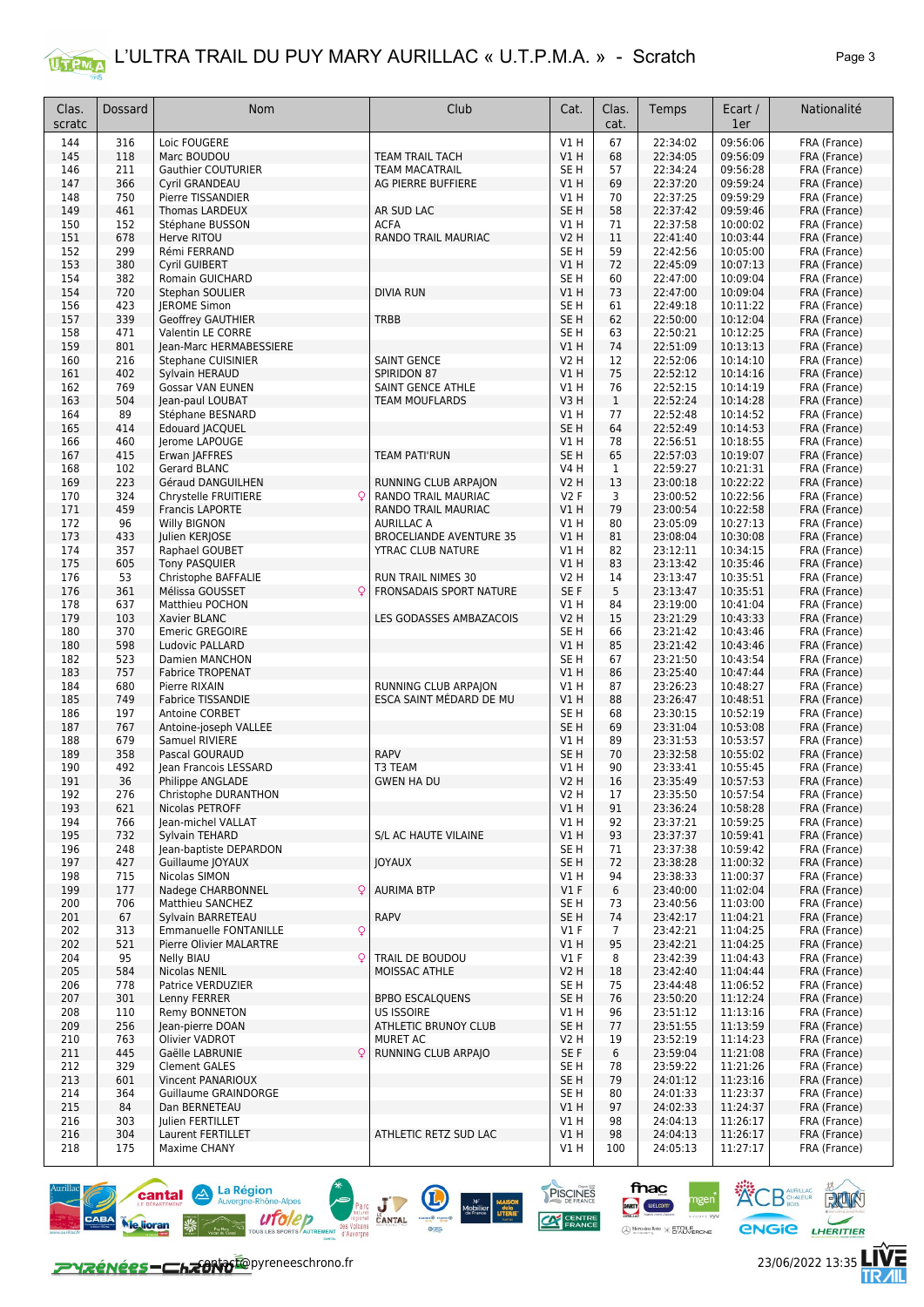

| Clas.<br>scratc | Dossard    | Nom                                         | Club                           | Cat.                    | Clas.<br>cat.  | Temps                | Ecart /<br>1er       | Nationalité                  |
|-----------------|------------|---------------------------------------------|--------------------------------|-------------------------|----------------|----------------------|----------------------|------------------------------|
| 219             | 702        | <b>Laurent SALANSON</b>                     | <b>ASSOCIATION FABRICE</b>     | SE <sub>H</sub>         | 81             | 24:12:14             | 11:34:18             | FRA (France)                 |
| 220             | 419        | Eric JAUD                                   |                                | V2 H                    | 20             | 24:13:19             | 11:35:23             | FRA (France)                 |
| 221             | 75         | Charline BELORGEY<br>Q                      |                                | SE F                    | 7              | 24:15:09             | 11:37:13             | FRA (France)                 |
| 222             | 780        | Q<br>Sophie VERMESCHE                       | EAMYA                          | V2F                     | $\overline{4}$ | 24:17:20             | 11:39:24             | FRA (France)                 |
| 223             | 335        | Axel GARNIER                                |                                | SE H                    | 82             | 24:19:25             | 11:41:29             | FRA (France)                 |
| 224             | 656        | Lilian PUAUD                                |                                | V1 H                    | 101            | 24:21:17             | 11:43:21             | FRA (France)                 |
| 225             | 467        | Erwan LE BELLEGO                            | RANCE JOGGING                  | V1 H                    | 102            | 24:22:39             | 11:44:43             | FRA (France)                 |
| 226<br>227      | 717<br>257 | Mickael SIREAU<br>Charles DODARD            |                                | V1 H<br>SE H            | 103<br>83      | 24:23:39<br>24:24:28 | 11:45:43<br>11:46:32 | FRA (France)<br>FRA (France) |
| 228             | 593        | Carine ODOUARD                              |                                | V1F                     | 9              | 24:29:35             | 11:51:39             | FRA (France)                 |
| 229             | 86         | <b>Benoit BERTRAND</b>                      | MONTALBA'TRAIL                 | V1 H                    | 104            | 24:29:41             | 11:51:45             | FRA (France)                 |
| 230             | 375        | Sebastien GRUYELLE                          | <b>VOLVIC NATURA TRAIL</b>     | V2 H                    | 21             | 24:29:47             | 11:51:51             | FRA (France)                 |
| 231             | 130        | Hicham BOUSRAOU                             |                                | V1 H                    | 105            | 24:32:24             | 11:54:28             | FRA (France)                 |
| 232             | 422        | Yann JEANNIN                                |                                | SE <sub>H</sub>         | 84             | 24:32:57             | 11:55:01             | FRA (France)                 |
| 233             | 586        | Vincent NICOLLEAU                           | SAUJON TRIATHLON               | SE H                    | 85             | 24:33:44             | 11:55:48             | FRA (France)                 |
| 234             | 663        | Thierry RANGDE                              | CE PORNICHET COTE D'AMO        | V3H                     | $\overline{2}$ | 24:36:56             | 11:59:00             | FRA (France)                 |
| 235             | 185        | Claude CHOPINEAUX                           | <b>BLAUSASC TRAIL</b>          | V2 H                    | 22             | 24:38:58             | 12:01:02             | FRA (France)                 |
| 236<br>237      | 760<br>157 | <b>Edouard TULOUP</b><br>Alexia CARIOU<br>Q | <b>SLOTHTEAM</b>               | SE H<br>SE F            | 86<br>8        | 24:40:48<br>24:40:50 | 12:02:52<br>12:02:54 | FRA (France)                 |
| 238             | 319        | <b>Arnaud FOURCADE</b>                      | L'ISLE ADAM AC                 | V2 H                    | 23             | 24:45:03             | 12:07:07             | FRA (France)<br>FRA (France) |
| 239             | 772        | Benoît VEILLON                              | L'ISLE ADAM AC                 | V3 H                    | 3              | 24:45:05             | 12:07:09             | FRA (France)                 |
| 240             | 441        | <b>Emmanuel L'HERMITE</b>                   | <b>RUNNING LOISIR VICOMTAI</b> | V1H                     | 106            | 24:45:22             | 12:07:26             | FRA (France)                 |
| 241             | 661        | <b>Iulien RADKOWSKI</b>                     |                                | V1 H                    | 107            | 24:50:19             | 12:12:23             | FRA (France)                 |
| 242             | 395        | Jean-michel GUINAIS                         | VTT RUNNING SAINT JEAN         | V2 H                    | 24             | 24:50:26             | 12:12:30             | FRA (France)                 |
| 243             | 756        | Stephane TROPEE                             | VTT/RUNNING SAINT JEAN         | V2 H                    | 25             | 24:50:27             | 12:12:31             | FRA (France)                 |
| 244             | 98         | <b>Emmanuel BILLOUX</b>                     |                                | V1H                     | 108            | 24:51:32             | 12:13:36             | FRA (France)                 |
| 244             | 100        | Joël BILLOUX                                | YTRAC CLUB NATURE              | V1 H                    | 108            | 24:51:32             | 12:13:36             | FRA (France)                 |
| 246             | 463<br>309 | Jean Marc LASCOUX                           |                                | V2 H                    | 26             | 24:52:49             | 12:14:53             | FRA (France)                 |
| 247<br>248      | 32         | Jean François FINANCE<br>Arnault AGOUT      |                                | V2 H<br>V1 H            | 27<br>110      | 24:54:09<br>24:56:44 | 12:16:13<br>12:18:48 | FRA (France)<br>FRA (France) |
| 249             | 199        | Gregory CORNIL                              | <b>MERVILLE TRAIL 31</b>       | V1 H                    | 111            | 24:59:35             | 12:21:39             | FRA (France)                 |
| 250             | 501        | Fabien LOMBARD                              |                                | <b>V2 H</b>             | 28             | 25:00:26             | 12:22:30             | FRA (France)                 |
| 251             | 659        | Sandy RABIAZA                               | <b>TEAM TRAIL TACH</b>         | <b>V1 H</b>             | 112            | 25:03:31             | 12:25:35             | FRA (France)                 |
| 252             | 278        | Cedric DUSSEL                               | LA GRAPPE SPORTIVE             | V1H                     | 113            | 25:04:51             | 12:26:55             | FRA (France)                 |
| 253             | 755        | <b>Fabrice TROMP</b>                        |                                | V2 H                    | 29             | 25:05:50             | 12:27:54             | FRA (France)                 |
| 254             | 694        | <b>Edouard ROUSSEAU</b>                     |                                | V1 H                    | 114            | 25:06:05             | 12:28:09             | FRA (France)                 |
| 254             | 696        | Gabriel ROUSSEAU                            |                                | SE H                    | 87             | 25:06:05             | 12:28:09             | FRA (France)                 |
| 256             | 133        | Antoine BOYER                               |                                | SE <sub>H</sub>         | 88             | 25:08:30             | 12:30:34             | FRA (France)                 |
| 257<br>258      | 146<br>508 | Freddy BROUARD<br><b>Bertrand LOURS</b>     | <b>TEAM SPIRIT</b>             | V1 H<br>SE H            | 115<br>89      | 25:08:38<br>25:09:24 | 12:30:42<br>12:31:28 | FRA (France)<br>FRA (France) |
| 259             | 480        | Sebastien LEBLANC                           | REVEIL SPORTIF DE ST CY        | V2 H                    | 30             | 25:09:30             | 12:31:34             | FRA (France)                 |
| 260             | 669        | Gaëtan REBINGUET                            |                                | SE H                    | 90             | 25:10:32             | 12:32:36             | FRA (France)                 |
| 261             | 733        | Loic TELLIER                                | SP ANGERS TRAIL                | V1 H                    | 116            | 25:10:44             | 12:32:48             | FRA (France)                 |
| 262             | 189        | Thomas CLUZEAU                              |                                | V1 H                    | 117            | 25:12:47             | 12:34:51             | FRA (France)                 |
| 262             | 292        | <b>Olivier FARGEAS</b>                      | TRAILEURS BRIANCE LIGOU        | <b>V1 H</b>             | 117            | 25:12:47             | 12:34:51             | FRA (France)                 |
| 264             | 179        | <b>Guillaume CHASTENET</b>                  | TRAILEURS BRIANCE LIGOU        | V1 H                    | 119            | 25:12:51             | 12:34:55             | FRA (France)                 |
| 265             | 437        | Marwane KHALFALLAH                          |                                | V2 H                    | 31             | 25:13:14             | 12:35:18             | FRA (France)                 |
| 266             | 320        | Thierry FOURNIER                            |                                | V2 H                    | 32             | 25:15:13             | 12:37:17             | FRA (France)                 |
| 267<br>268      | 655<br>318 | Florent PRUNIER<br>Dominique FOUR           | 15E PARALLELE-KEKE DU B        | SE H<br><b>V2 H</b>     | 91<br>33       | 25:20:33<br>25:22:27 | 12:42:37<br>12:44:31 | FRA (France)<br>FRA (France) |
| 269             | 295        | Jérôme FAUBLADIER                           |                                | V1 H                    | 120            | 25:22:28             | 12:44:32             | FRA (France)                 |
| 269             | 446        | Sebastien LACAZE                            | 15ÈME PARALLÈLE                | V1H                     | 120            | 25:22:28             | 12:44:32             | FRA (France)                 |
| 271             | 204        | Frédéric COUDON                             | 15EME PARALLÈLE                | VIH                     | 122            | 25:22:32             | 12:44:36             | FRA (France)                 |
| 272             | 343        | Yannick GENDRY                              | <b>TEAM RUN&amp;FUN</b>        | V2 H                    | 34             | 25:23:32             | 12:45:36             | FRA (France)                 |
| 273             | 136        | Jeremy BRAS                                 | TEAM PIF                       | SE H                    | 92             | 25:23:34             | 12:45:38             | FRA (France)                 |
| 274             | 49         | Xavier AVEDILLO                             |                                | V1H                     | 123            | 25:23:35             | 12:45:39             | FRA (France)                 |
| 275             | 113        | Laurent BORT                                |                                | V1 H                    | 124            | 25:23:39             | 12:45:43             | FRA (France)                 |
| 276<br>277      | 265<br>81  | Anthony DUCLEROIR<br>Laurent BERNARD        | <b>BALADINS DE JARDRES</b>     | SE <sub>H</sub><br>V1 H | 93<br>125      | 25:27:33<br>25:27:34 | 12:49:37<br>12:49:38 | FRA (France)<br>FRA (France) |
| 278             | 360        | $\mathsf{Q}$<br>Celine GOURDEAU             |                                | $VI$ F                  | 10             | 25:27:39             | 12:49:43             | FRA (France)                 |
| 278             | 802        | Christophe RICHARD                          |                                | V2 H                    | 35             | 25:27:39             | 12:49:43             | FRA (France)                 |
| 280             | 260        | Quentin DROUET                              |                                | SE H                    | 94             | 25:29:11             | 12:51:15             | FRA (France)                 |
| 281             | 85         | Florian BERTAUD                             | <b>LES COSTALATS</b>           | SE H                    | 95             | 25:29:12             | 12:51:16             | FRA (France)                 |
| 282             | 230        | Valentin DEBARRE                            |                                | SE H                    | 96             | 25:29:14             | 12:51:18             | FRA (France)                 |
| 283             | 160        | Luis CARNEIRO                               | TEAM MOUFLARD                  | V2 H                    | 36             | 25:29:20             | 12:51:24             | FRA (France)                 |
| 284             | 126        | Christian BOURRIGAN                         |                                | V3 H                    | 4              | 25:32:07             | 12:54:11             | FRA (France)                 |
| 285             | 540        | Nicolas MEDA                                |                                | SE H                    | 97             | 25:32:32             | 12:54:36             | FRA (France)                 |
| 286             | 765        | Jean-luc VALADIER                           | SPIRIDON AURILLAC              | V2 H                    | 37             | 25:36:03             | 12:58:07             | FRA (France)                 |
| 287<br>288      | 604<br>284 | Laurent PASCAL<br><b>Baptiste ERGAND</b>    | <b>RCC</b>                     | V2 H<br>V1 H            | 38<br>126      | 25:38:41<br>25:38:48 | 13:00:45<br>13:00:52 | FRA (France)<br>FRA (France) |
| 288             | 285        | Mathieu ERGAND                              |                                | V1 H                    | 126            | 25:38:48             | 13:00:52             | FRA (France)                 |
| 290             | 691        | Nicolas ROUET                               |                                | V1 H                    | 128            | 25:39:17             | 13:01:21             | FRA (France)                 |
| 291             | 569        | Kevin MONPEYSSEN                            |                                | SE H                    | 98             | 25:45:38             | 13:07:42             | FRA (France)                 |
| 292             | 208        | Clément COURTEL                             |                                | SE <sub>H</sub>         | 99             | 25:46:58             | 13:09:02             | FRA (France)                 |
| 293             | 61         | Patrick BARBE                               | <b>TEAM BIGORRA</b>            | V2 H                    | 39             | 25:47:02             | 13:09:06             | FRA (France)                 |





fnac

DARTY **WELCOM** 

PISCINES

 $\infty$